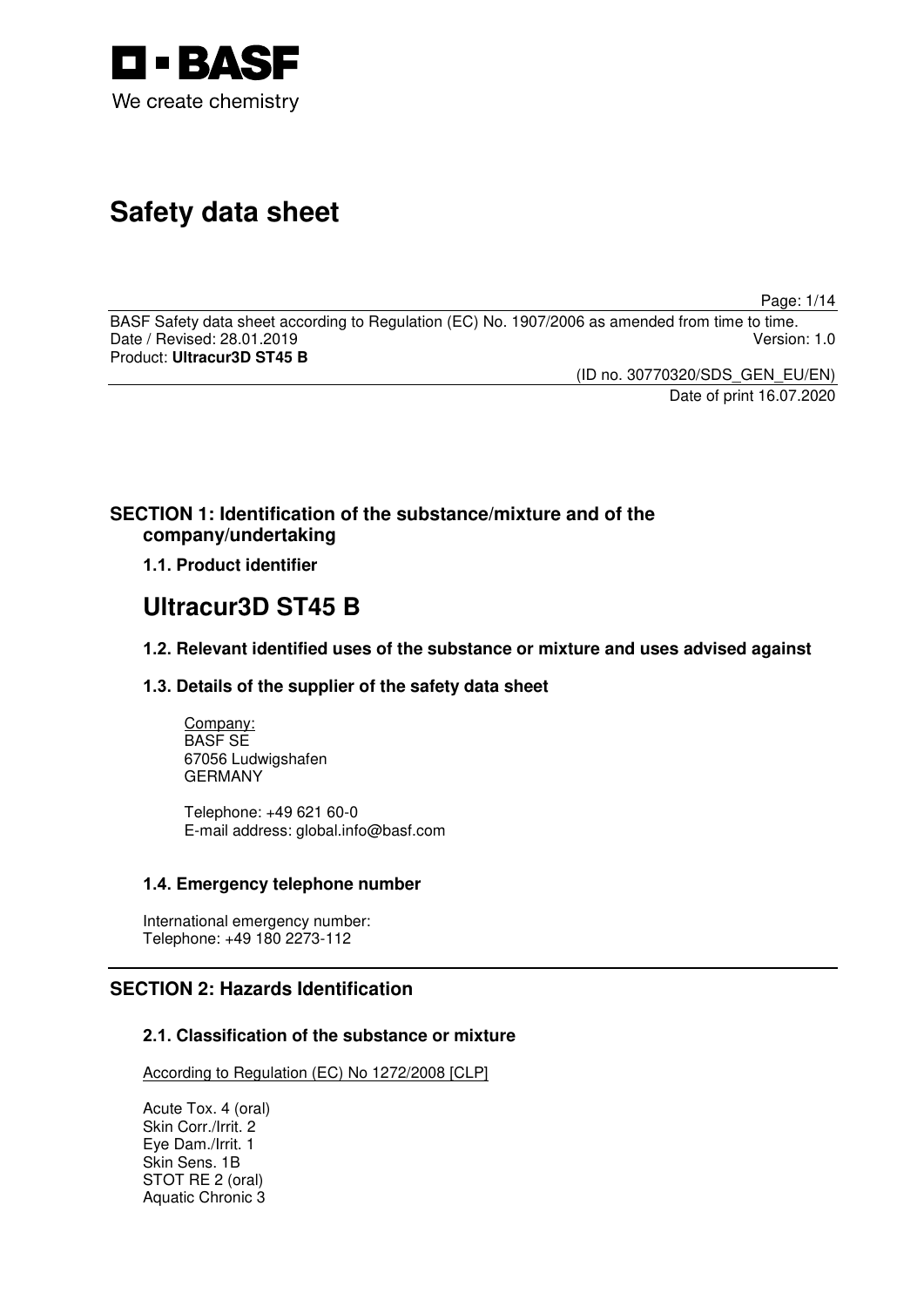Page: 2/14

BASF Safety data sheet according to Regulation (EC) No. 1907/2006 as amended from time to time. Date / Revised: 28.01.2019 Product: **Ultracur3D ST45 B** 

> (ID no. 30770320/SDS\_GEN\_EU/EN) Date of print 16.07.2020

#### H318, H315, H302, H317, H373, H412

For the classifications not written out in full in this section the full text can be found in section 16.

## **2.2. Label elements**

Globally Harmonized System, EU (GHS)

Pictogram:



Signal Word: Danger

| <b>Hazard Statement:</b>               |                                                                                                                                     |
|----------------------------------------|-------------------------------------------------------------------------------------------------------------------------------------|
| H318                                   | Causes serious eye damage.                                                                                                          |
| H315                                   | Causes skin irritation.                                                                                                             |
| H302                                   | Harmful if swallowed.                                                                                                               |
| H317                                   | May cause an allergic skin reaction.                                                                                                |
| H373                                   | May cause damage to organs through prolonged or repeated oral                                                                       |
|                                        | exposure.                                                                                                                           |
| H412                                   | Harmful to aquatic life with long lasting effects.                                                                                  |
| Precautionary Statements (Prevention): |                                                                                                                                     |
| P280                                   | Wear protective gloves and eye/face protection.                                                                                     |
| P260                                   | Do not breathe dust/gas/mist/vapours.                                                                                               |
| P273                                   | Avoid release to the environment.                                                                                                   |
| P272                                   | Contaminated work clothing should not be allowed out of the workplace.                                                              |
| P270                                   | Do not eat, drink or smoke when using this product.                                                                                 |
| P264                                   | Wash with plenty of water and soap thoroughly after handling.                                                                       |
| Precautionary Statements (Response):   |                                                                                                                                     |
| P305 + P351 + P338                     | IF IN EYES: Rinse cautiously with water for several minutes. Remove<br>contact lenses, if present and easy to do. Continue rinsing. |
| P310                                   | Immediately call a POISON CENTER or doctor/physician.                                                                               |
| P303 + P352                            | IF ON SKIN (or hair): Wash with plenty of soap and water.                                                                           |
| P330                                   | Rinse mouth.                                                                                                                        |
| P362 + P364                            | Take off contaminated clothing and wash it before reuse.                                                                            |
| Precautionary Statements (Disposal):   |                                                                                                                                     |
| P501                                   | Dispose of contents/container to hazardous or special waste collection                                                              |
|                                        | point.                                                                                                                              |
|                                        |                                                                                                                                     |
|                                        |                                                                                                                                     |

According to Regulation (EC) No 1272/2008 [CLP]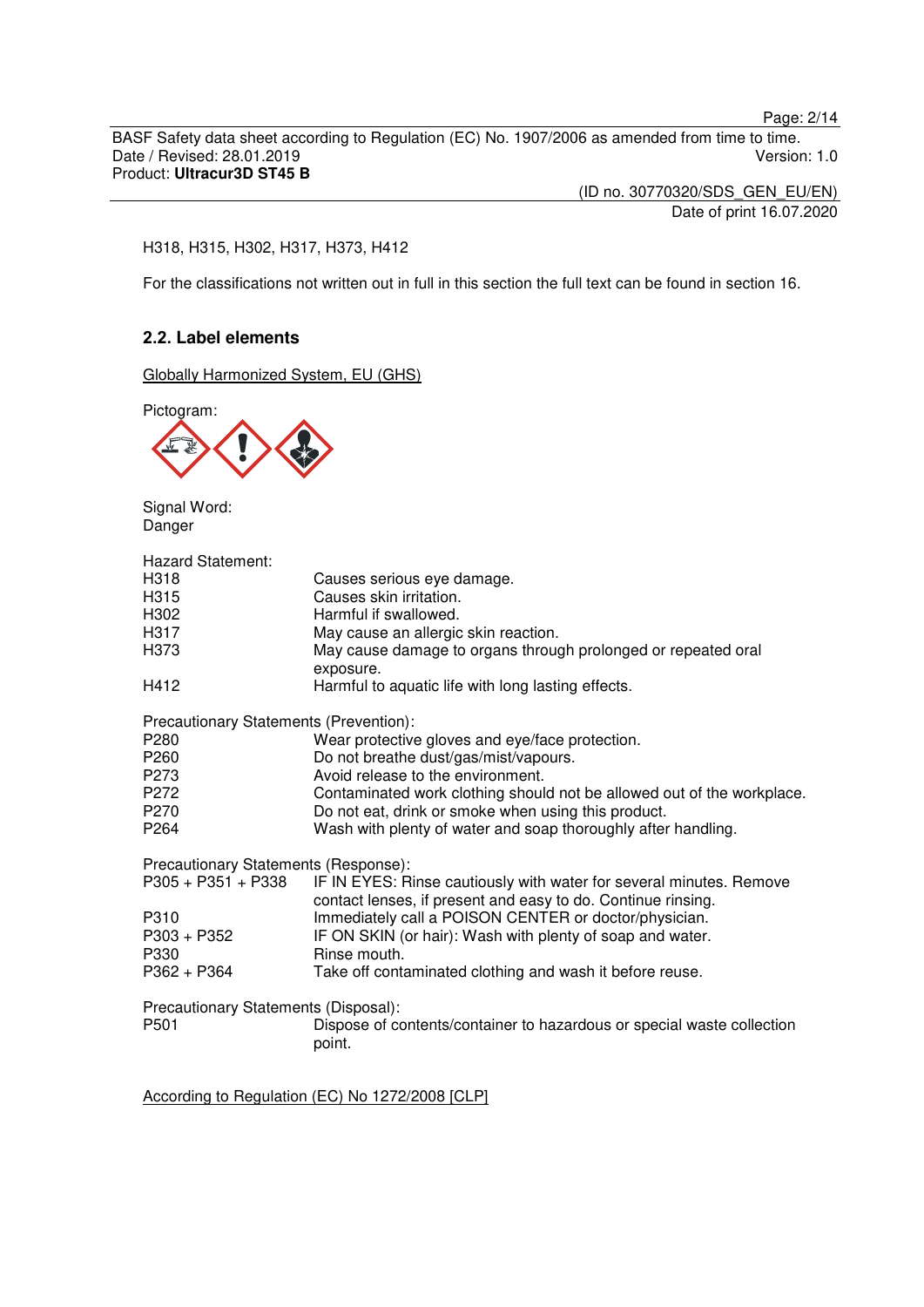Page: 3/14

BASF Safety data sheet according to Regulation (EC) No. 1907/2006 as amended from time to time. Date / Revised: 28.01.2019 Version: 1.0 Product: **Ultracur3D ST45 B** 

(ID no. 30770320/SDS\_GEN\_EU/EN)

Date of print 16.07.2020 Hazard determining component(s) for labelling: 2-Propen-1-one, 1-(4-morpholinyl)-, diphenyl(2,4,6 trimethylbenzoyl)phosphine oxide, 4-(1,1-Dimethylethyl)cyclohexyl acrylate, (Octahydro-4,7 methano-1H-indenediyl)bis(methylene) diacrylate

# **2.3. Other hazards**

According to Regulation (EC) No 1272/2008 [CLP]

No specific dangers known, if the regulations/notes for storage and handling are considered.

# **SECTION 3: Composition/Information on Ingredients**

## **3.1. Substances**

Not applicable

## **3.2. Mixtures**

Chemical nature

Preparation based on: urethane, acrylates, Polymer

Hazardous ingredients (GHS) according to Regulation (EC) No. 1272/2008

diphenyl(2,4,6- trimethylbenzoyl)phosphine oxide Content (W/W):  $> = 1 \% - 3 \%$ CAS Number: 75980-60-8 EC-Number: 278-355-8

Skin Sens. 1B Repr. 2 (fertility) Repr. 2 (unborn child) Aquatic Chronic 2 H317, H361fd, H411

4-(1,1-Dimethylethyl)cyclohexyl acrylate Content (W/W):  $> = 1 \% - 3 \%$ CAS Number: 84100-23-2 EC-Number: 282-104-8 REACH registration number: 01- 2120735441-62 INDEX-Number: 607-133-00-9

Skin Corr./Irrit. 2 Eye Dam./Irrit. 2 Skin Sens. 1A STOT SE 3 (irr. to respiratory syst.) Aquatic Acute 1 Aquatic Chronic 2 M-factor acute: 1 H319, H315, H317, H335, H411, H400

2-Propen-1-one, 1-(4-morpholinyl)-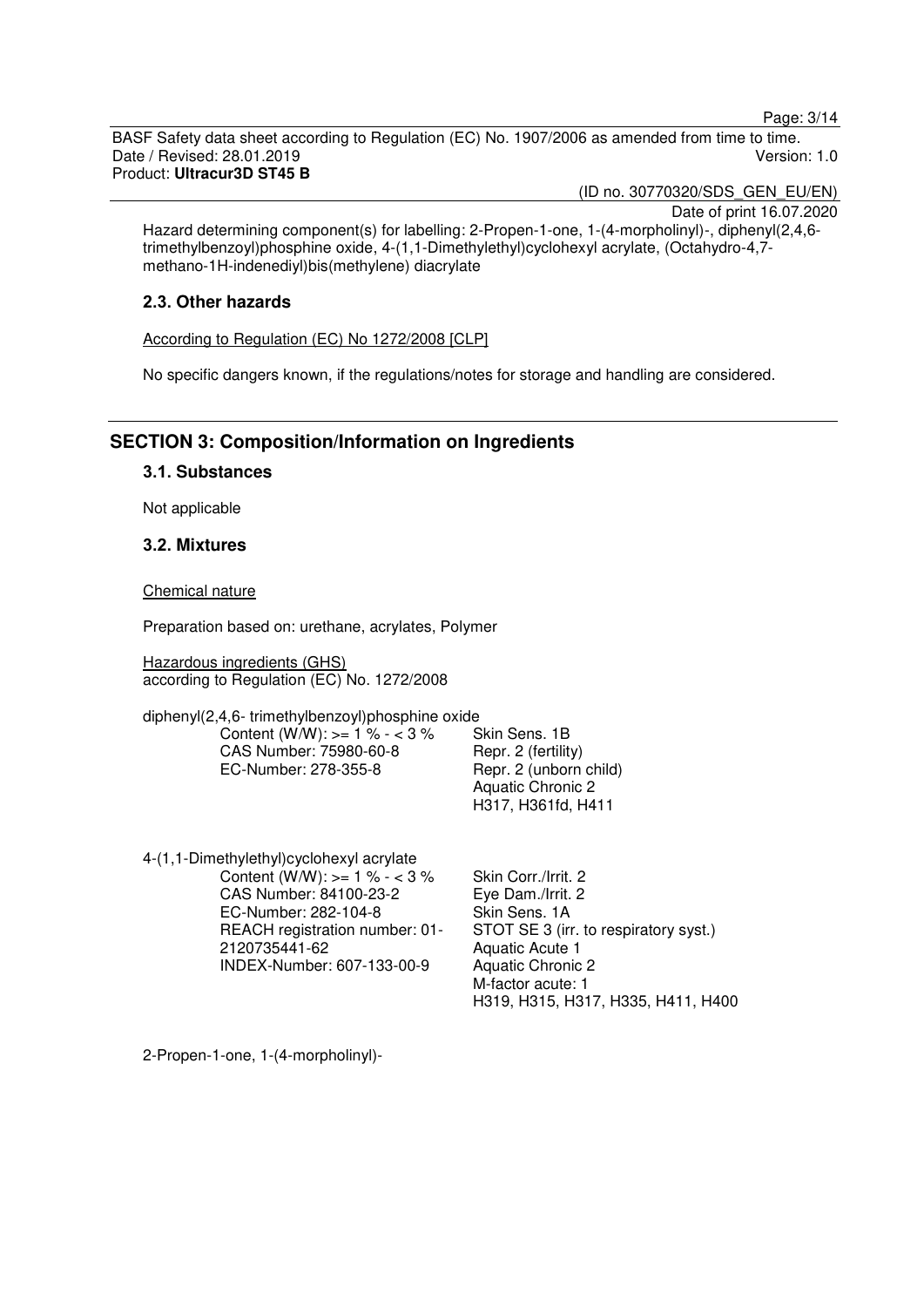Page: 4/14

BASF Safety data sheet according to Regulation (EC) No. 1907/2006 as amended from time to time. Date / Revised: 28.01.2019 Version: 1.0 Product: **Ultracur3D ST45 B** 

|                                                                                                                                                                                      | (ID no. 30770320/SDS GEN EU/EN)                                                                                                                                                                |
|--------------------------------------------------------------------------------------------------------------------------------------------------------------------------------------|------------------------------------------------------------------------------------------------------------------------------------------------------------------------------------------------|
| Content (W/W): $> = 50$ % - < 75 %<br>CAS Number: 5117-12-4<br>EC-Number: 418-140-1<br>INDEX-Number: 613-222-00-3                                                                    | Date of print 16.07.2020<br>Acute Tox. 4 (oral)<br>Eye Dam./Irrit. 1<br>Skin Sens. 1<br>STOT RE 2<br>H318, H302, H317, H373                                                                    |
| (Octahydro-4,7-methano-1H-indenediyl)bis(methylene) diacrylate<br>Content (W/W): $> = 5 \% - < 7 \%$<br>CAS Number: 42594-17-2<br>EC-Number: 255-901-3<br>INDEX-Number: 607-133-00-9 | Skin Corr./Irrit. 2<br>Eye Dam./Irrit. 2<br>STOT SE 3 (irr. to respiratory syst.)<br><b>Aquatic Chronic 2</b><br>H319, H315, H335, H411<br>Specific concentration limit:<br>STOT SE $3:>=10\%$ |
| Polymeric urethane acrylate<br>Content (W/W): $> = 25 \% - 50 \%$<br>CAS Number: 52404-33-8                                                                                          | Skin Corr./Irrit. 2<br>Eye Dam./Irrit. 2<br>H319, H315                                                                                                                                         |

For the classifications not written out in full in this section, including the hazard classes and the hazard statements, the full text is listed in section 16.

# **SECTION 4: First-Aid Measures**

#### **4.1. Description of first aid measures**

Immediately remove contaminated clothing.

If inhaled:

If difficulties occur after vapour/aerosol has been inhaled, remove to fresh air and seek medical attention.

On skin contact: Wash thoroughly with soap and water.

On contact with eyes:

Immediately wash affected eyes for at least 15 minutes under running water with eyelids held open, consult an eye specialist.

On ingestion:

Rinse mouth and then drink 200-300 ml of water. Do not induce vomiting unless told to by a poison control center or doctor.

## **4.2. Most important symptoms and effects, both acute and delayed**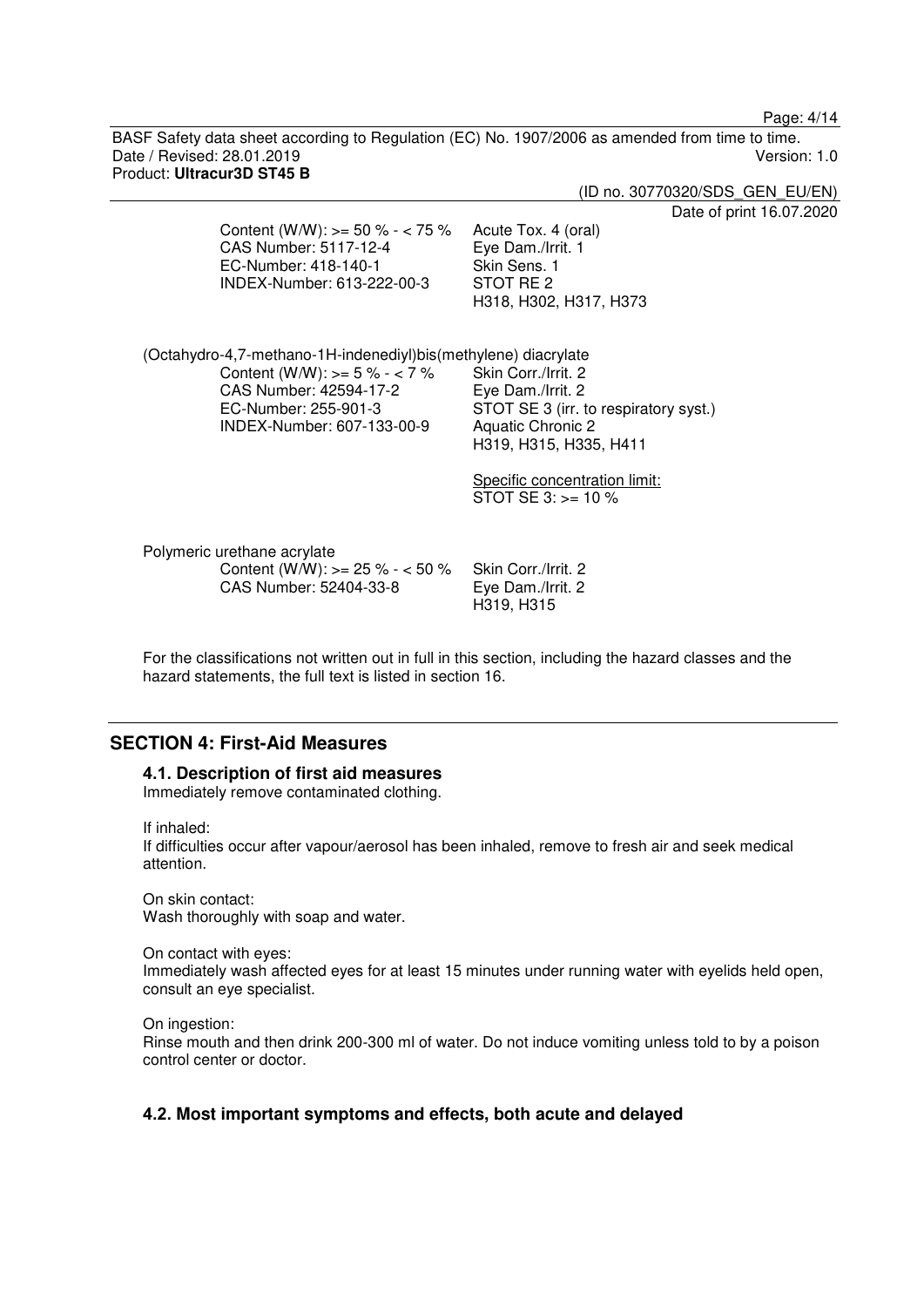Page: 5/14

BASF Safety data sheet according to Regulation (EC) No. 1907/2006 as amended from time to time. Date / Revised: 28.01.2019 Version: 1.0 Product: **Ultracur3D ST45 B** 

(ID no. 30770320/SDS\_GEN\_EU/EN)

Date of print 16.07.2020

Symptoms: The most important known symptoms and effects are described in the labelling (see section 2) and/or in section 11., (Further) symptoms and / or effects are not known so far

**4.3. Indication of any immediate medical attention and special treatment needed**  Treatment: Treat according to symptoms (decontamination, vital functions), no known specific antidote.

# **SECTION 5: Fire-Fighting Measures**

## **5.1. Extinguishing media**

Suitable extinguishing media: water spray, dry powder, foam

Unsuitable extinguishing media for safety reasons: water jet

#### **5.2. Special hazards arising from the substance or mixture**

harmful vapours Evolution of fumes/fog. The substances/groups of substances mentioned can be released in case of fire.

## **5.3. Advice for fire-fighters**

Special protective equipment: Wear a self-contained breathing apparatus.

Further information:

The degree of risk is governed by the burning substance and the fire conditions. Contaminated extinguishing water must be disposed of in accordance with official regulations.

# **SECTION 6: Accidental Release Measures**

**6.1. Personal precautions, protective equipment and emergency procedures**  Use personal protective clothing. Breathing protection required.

## **6.2. Environmental precautions**

Contain contaminated water/firefighting water. Do not discharge into drains/surface waters/groundwater.

## **6.3. Methods and material for containment and cleaning up**

For large amounts: Pump off product. For residues: Pick up with suitable absorbent material. Dispose of absorbed material in accordance with regulations.

## **6.4. Reference to other sections**

Information regarding exposure controls/personal protection and disposal considerations can be found in section 8 and 13.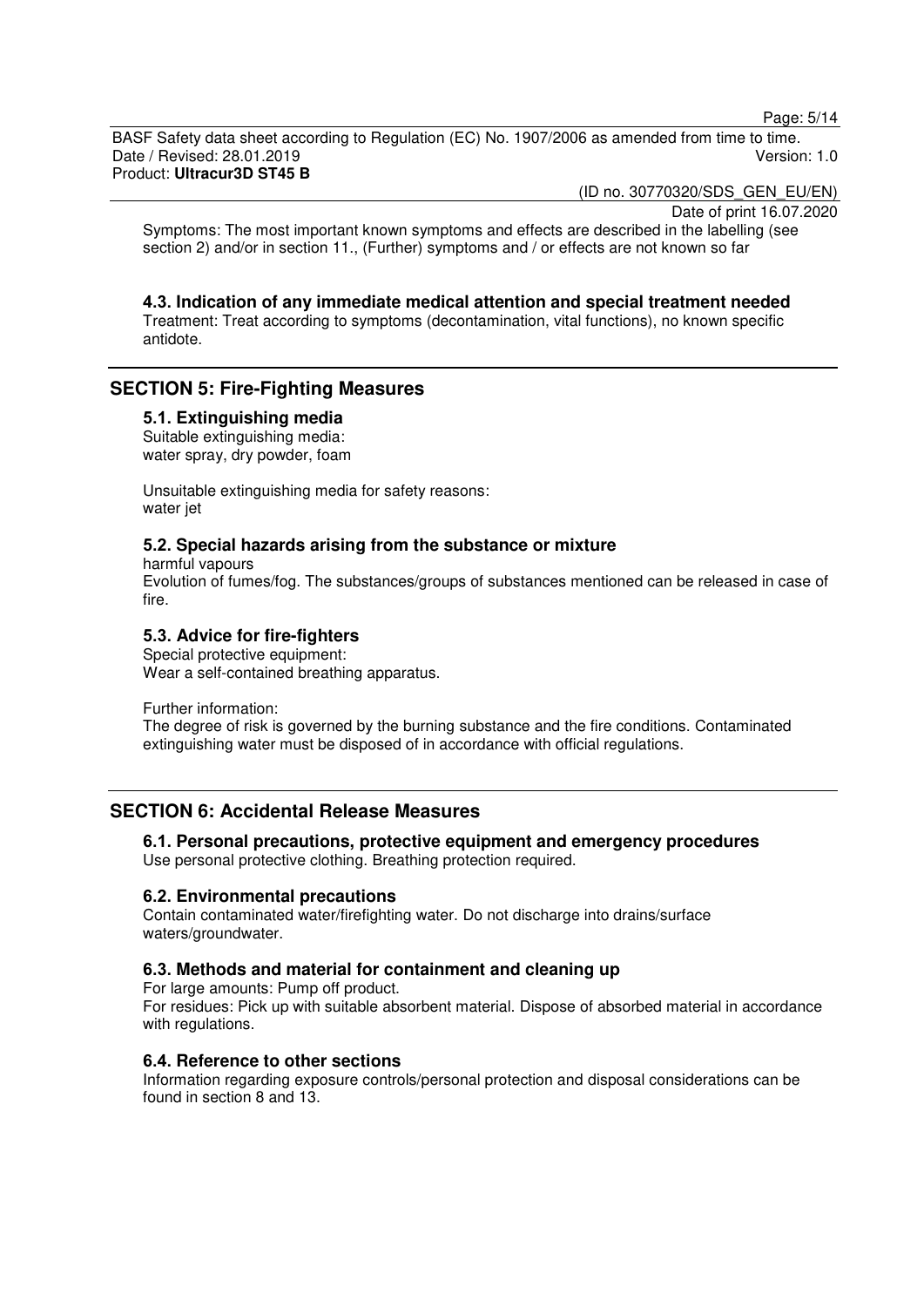Page: 6/14

BASF Safety data sheet according to Regulation (EC) No. 1907/2006 as amended from time to time. Date / Revised: 28.01.2019 Version: 1.0 Product: **Ultracur3D ST45 B** 

> (ID no. 30770320/SDS\_GEN\_EU/EN) Date of print 16.07.2020

# **SECTION 7: Handling and Storage**

## **7.1. Precautions for safe handling**

No special measures necessary provided product is used correctly.

Protection against fire and explosion: Heated containers should be cooled to prevent polymerization. Take precautionary measures against static discharges.

## **7.2. Conditions for safe storage, including any incompatibilities**

Further information on storage conditions: Protect against heat. Protect from the effects of light. The stabilizer is only effective in the presence of oxygen.

Protect from temperatures below: 0 °C Protect from temperatures above: 40 °C

# **SECTION 8: Exposure Controls/Personal Protection**

## **8.1. Control parameters**

#### **8.2. Exposure controls**

#### Personal protective equipment

Respiratory protection:

Suitable respiratory protection for higher concentrations or long-term effect: Gas filter for gases/vapours of organic compounds (boiling point >65 °C, e. g. EN 14387 Type A)

Hand protection:

Chemical resistant protective gloves (EN 374)

Suitable materials for short-term contact (recommended: At least protective index 2, corresponding > 30 minutes of permeation time according to EN 374)

butyl rubber (butyl) - 0.7 mm coating thickness

nitrile rubber (NBR) - 0.4 mm coating thickness

Supplementary note: The specifications are based on tests, literature data and information of glove manufacturers or are derived from similar substances by analogy. Due to many conditions (e.g. temperature) it must be considered, that the practical usage of a chemical-protective glove in practice may be much shorter than the permeation time determined through testing. Manufacturer's directions for use should be observed because of great diversity of types.

Eye protection: Tightly fitting safety goggles (cage goggles) (e.g. EN 166) and face shield.

Body protection:

Body protection must be chosen depending on activity and possible exposure, e.g. apron, protecting boots, chemical-protection suit (according to EN 14605 in case of splashes or EN ISO 13982 in case of dust).

General safety and hygiene measures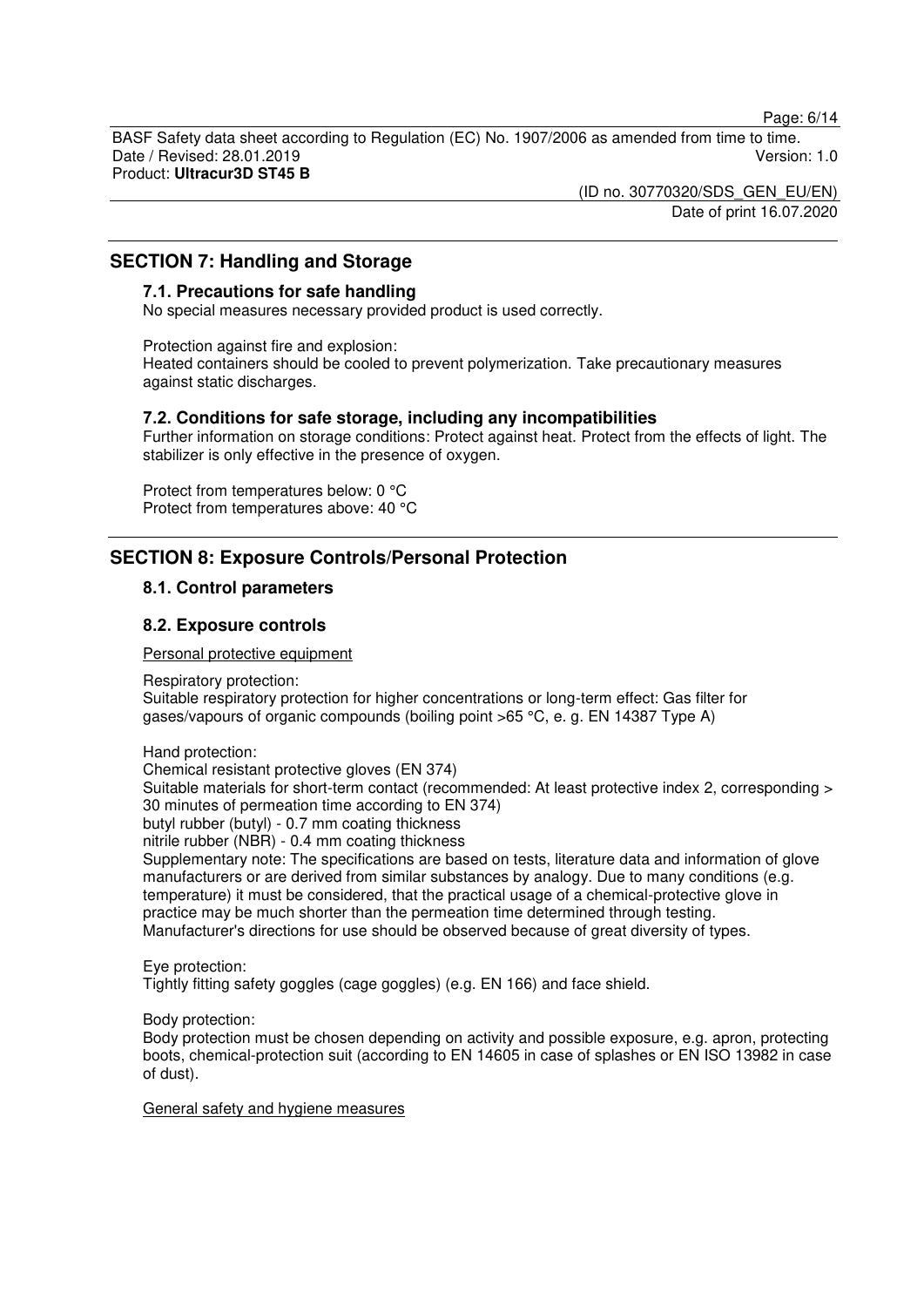Page: 7/14

BASF Safety data sheet according to Regulation (EC) No. 1907/2006 as amended from time to time. Date / Revised: 28.01.2019 Product: **Ultracur3D ST45 B** 

(ID no. 30770320/SDS\_GEN\_EU/EN)

Date of print 16.07.2020

Handle in accordance with good industrial hygiene and safety practice. Wearing of closed work clothing is required additionally to the stated personal protection equipment.

# **SECTION 9: Physical and Chemical Properties**

## **9.1. Information on basic physical and chemical properties**

| Form:<br>Colour:                     | liquid<br>black                                                    |                            |
|--------------------------------------|--------------------------------------------------------------------|----------------------------|
| Odour:                               | acrylic-like                                                       |                            |
| Odour threshold:                     |                                                                    |                            |
|                                      | No data available.                                                 |                            |
| pH value:                            | 7                                                                  |                            |
| Freezing point:                      |                                                                    |                            |
|                                      | not determined                                                     |                            |
| boiling temperature:                 | >100 °C                                                            |                            |
| Flash point:                         | (1,013 hPa)<br>>100 °C                                             |                            |
| Evaporation rate:                    |                                                                    |                            |
|                                      | not determined                                                     |                            |
| Flammability:                        |                                                                    | (derived from flash point) |
| Lower explosion limit:               |                                                                    |                            |
|                                      | not determined                                                     |                            |
|                                      |                                                                    |                            |
|                                      | For liquids not relevant for<br>classification and labelling., The |                            |
|                                      | lower explosion point may be 5 - 15                                |                            |
|                                      | °C below the flash point.                                          |                            |
| Upper explosion limit:               |                                                                    | (DIN 51649-1)              |
|                                      |                                                                    |                            |
|                                      | not determined                                                     |                            |
|                                      | For liquids not relevant for                                       |                            |
|                                      | classification and labelling.                                      |                            |
| Ignition temperature:                |                                                                    |                            |
|                                      | not determined                                                     |                            |
| Vapour pressure:                     |                                                                    |                            |
|                                      | not determined                                                     |                            |
| Density:                             | $1.09$ g/cm3                                                       |                            |
|                                      | (55 °C)                                                            |                            |
|                                      | $1.12$ g/cm3<br>(20 °C)                                            |                            |
| Relative density:                    |                                                                    |                            |
|                                      | No data available.                                                 |                            |
| Relative vapour density (air):       |                                                                    |                            |
|                                      | not determined                                                     |                            |
| Solubility in water:                 | sparingly soluble                                                  |                            |
| Solubility (qualitative) solvent(s): | organic solvents                                                   |                            |
|                                      | soluble                                                            |                            |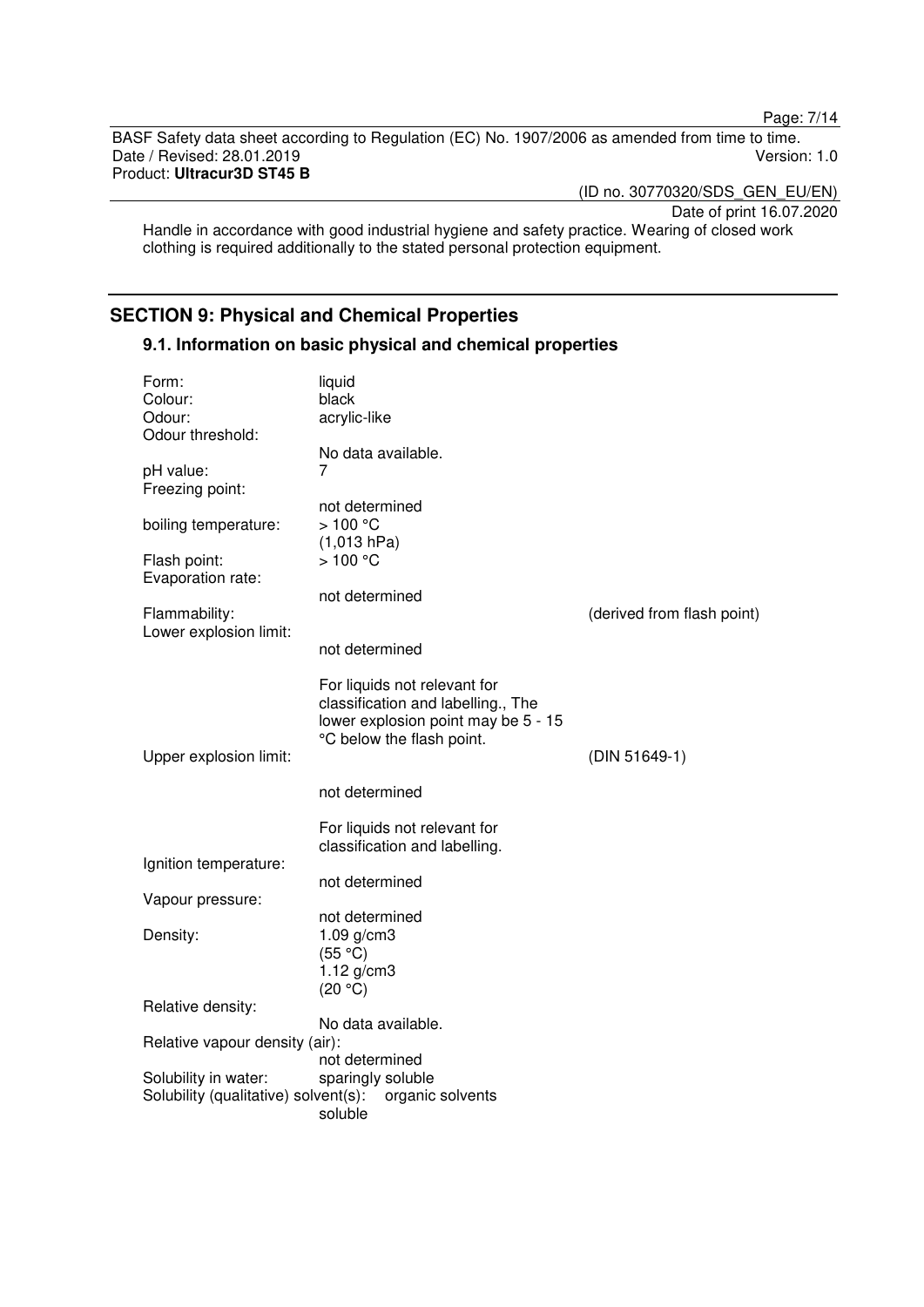Page: 8/14

BASF Safety data sheet according to Regulation (EC) No. 1907/2006 as amended from time to time. Date / Revised: 28.01.2019 Version: 1.0 Product: **Ultracur3D ST45 B** 

(ID no. 30770320/SDS\_GEN\_EU/EN)

Date of print 16.07.2020

| Partitioning coefficient n-octanol/water (log Kow):<br>not applicable for mixtures |                                                                                    |
|------------------------------------------------------------------------------------|------------------------------------------------------------------------------------|
| Self ignition:                                                                     | not self-igniting                                                                  |
| Thermal decomposition:<br>Viscosity, dynamic:                                      | 195 °C, 300 - < 400 kJ/kg,<br>approx. 300 mPa.s<br>(20 °C)<br>100 mPa.s<br>(50 °C) |
| Explosion hazard:                                                                  | not explosive                                                                      |
| Fire promoting properties: not fire-propagating                                    |                                                                                    |

## **9.2. Other information**

Surface tension:

|                          | No data available.                                                              |
|--------------------------|---------------------------------------------------------------------------------|
| Grain size distribution: | The substance / product is marketed or used in a non solid or<br>granular form. |

# **SECTION 10: Stability and Reactivity**

#### **10.1. Reactivity**

No hazardous reactions if stored and handled as prescribed/indicated.

## **10.2. Chemical stability**

The product is stable if stored and handled as prescribed/indicated.

## **10.3. Possibility of hazardous reactions**

The product can polymerize if the shelf life or storage temperature are greatly exceeded. Heat develops during polymerization. Reacts with peroxides and other radical components. The product is stabilized against spontaneous polymerization prior to despatch.

## **10.4. Conditions to avoid**

See MSDS section 7 - Handling and storage.

#### **10.5. Incompatible materials**

Substances to avoid: No substances known that should be avoided.

## **10.6. Hazardous decomposition products**

Hazardous decomposition products: No hazardous decomposition products if stored and handled as prescribed/indicated.

## **SECTION 11: Toxicological Information**

## **11.1. Information on toxicological effects**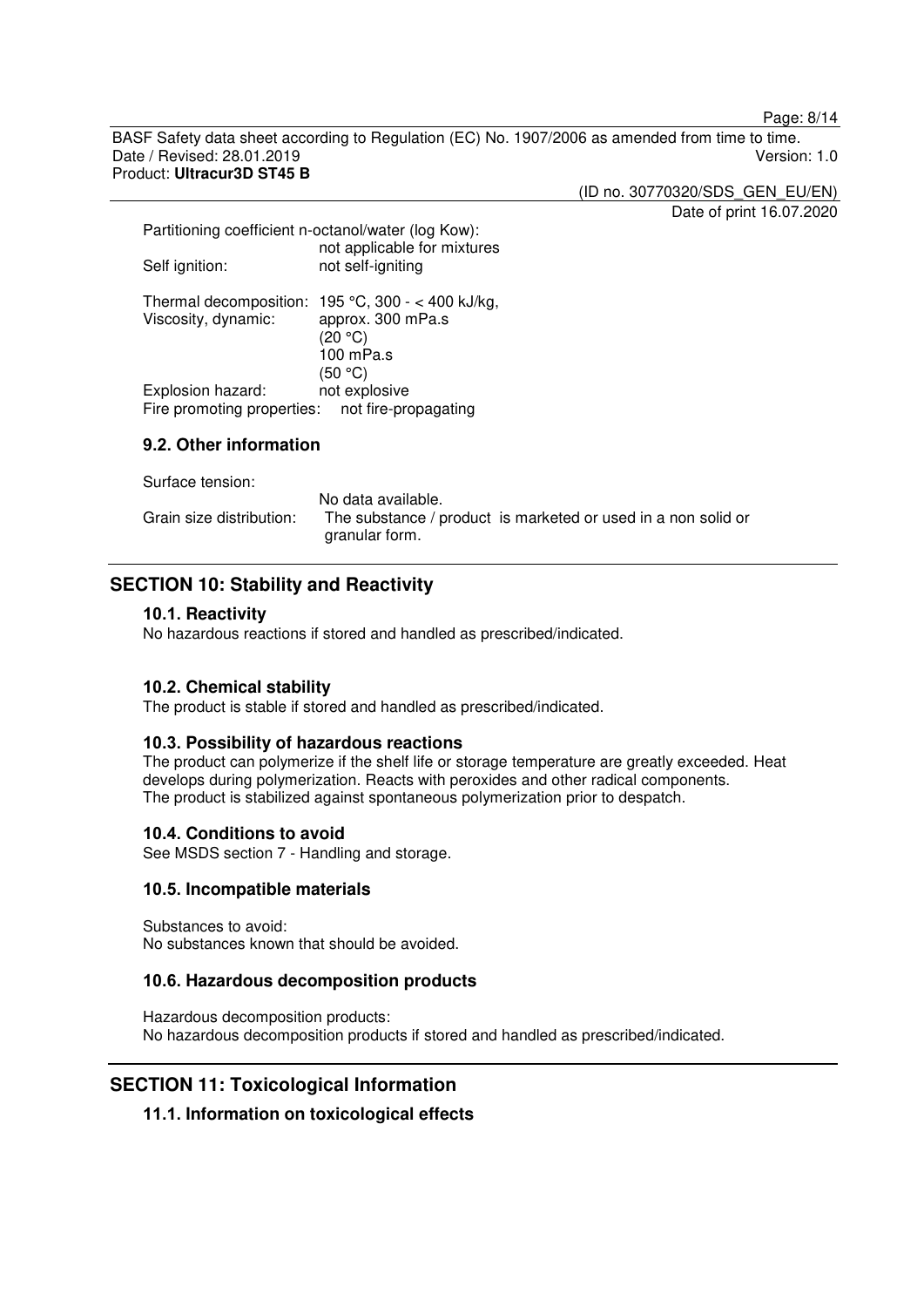Page: 9/14

BASF Safety data sheet according to Regulation (EC) No. 1907/2006 as amended from time to time. Date / Revised: 28.01.2019 Version: 1.0 Product: **Ultracur3D ST45 B** 

> (ID no. 30770320/SDS\_GEN\_EU/EN) Date of print 16.07.2020

#### Acute toxicity

Experimental/calculated data: ATE (oral): approx. 1,000 mg/kg The product has not been tested. The statement has been derived from the properties of the individual components.

#### Irritation

Experimental/calculated data: Skin corrosion/irritation rabbit: Irritant. (BASF-Test) The product has not been tested. The statement has been derived from substances/products of a similar structure or composition.

Serious eye damage/irritation rabbit: irreversible damage (BASF-Test) The product has not been tested. The statement has been derived from substances/products of a similar structure or composition.

#### Respiratory/Skin sensitization

Experimental/calculated data: Guinea pig maximization test guinea pig: skin sensitizing (OECD Guideline 406) The product has not been tested. The statement has been derived from the properties of the individual components.

Germ cell mutagenicity

Assessment of mutagenicity: Based on the ingredients, there is no suspicion of a mutagenic effect.

#### **Carcinogenicity**

Assessment of carcinogenicity: The whole of the information assessable provides no indication of a carcinogenic effect.

#### Reproductive toxicity

Assessment of reproduction toxicity: Based on the ingredients, there is no suspicion of a toxic effect on reproduction.

Developmental toxicity

Assessment of teratogenicity: Based on the ingredients, there is no suspicion of a teratogenic effect.

#### Specific target organ toxicity (single exposure)

Assessment of STOT single: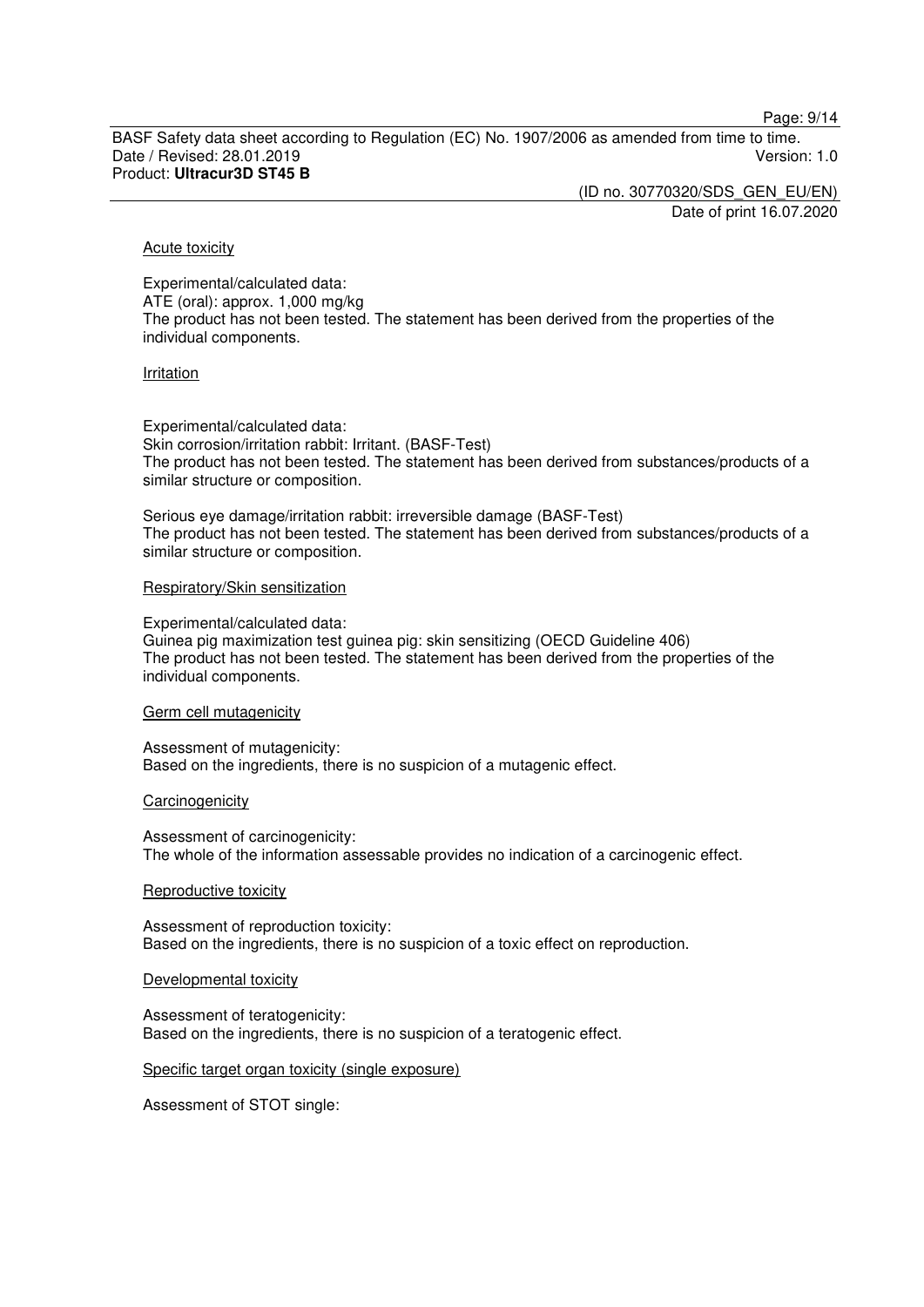Page: 10/14

BASF Safety data sheet according to Regulation (EC) No. 1907/2006 as amended from time to time. Date / Revised: 28.01.2019 Version: 1.0 Product: **Ultracur3D ST45 B** 

(ID no. 30770320/SDS\_GEN\_EU/EN)

Date of print 16.07.2020

Based on the available information there is no specific target organ toxicity to be expected after a single exposure.

Remarks: The product has not been tested. The statement has been derived from substances/products of a similar structure or composition.

Repeated dose toxicity and Specific target organ toxicity (repeated exposure)

Assessment of repeated dose toxicity: Repeated oral exposure may affect certain organs.

Aspiration hazard

No aspiration hazard expected.

# **SECTION 12: Ecological Information**

#### **12.1. Toxicity**

Assessment of aquatic toxicity: Acutely harmful for aquatic organisms. May cause long-term adverse effects in the aquatic environment. The product has not been tested. The statement has been derived from the properties of the individual components.

Toxicity to fish: LC50  $(96 h) > 1 - 10 mg/l$ , Leuciscus idus The product has not been tested. The statement has been derived from substances/products of a similar structure or composition.

Aquatic invertebrates: No data available.

Aquatic plants: No observed effect concentration (72 h) 10 - 100 mg/l (growth rate), Scenedesmus subspicatus (Guideline 92/69/EEC, C.3, static) The product has not been tested. The statement has been derived from the properties of the individual components.

Microorganisms/Effect on activated sludge: The inhibition of the degradation activity of activated sludge is not anticipated when introduced to biological treatment plants in appropriate low concentrations.

Chronic toxicity to fish: No data available regarding toxicity to fish.

Chronic toxicity to aquatic invertebrates: No data available regarding toxicity to daphnids.

Assessment of terrestrial toxicity: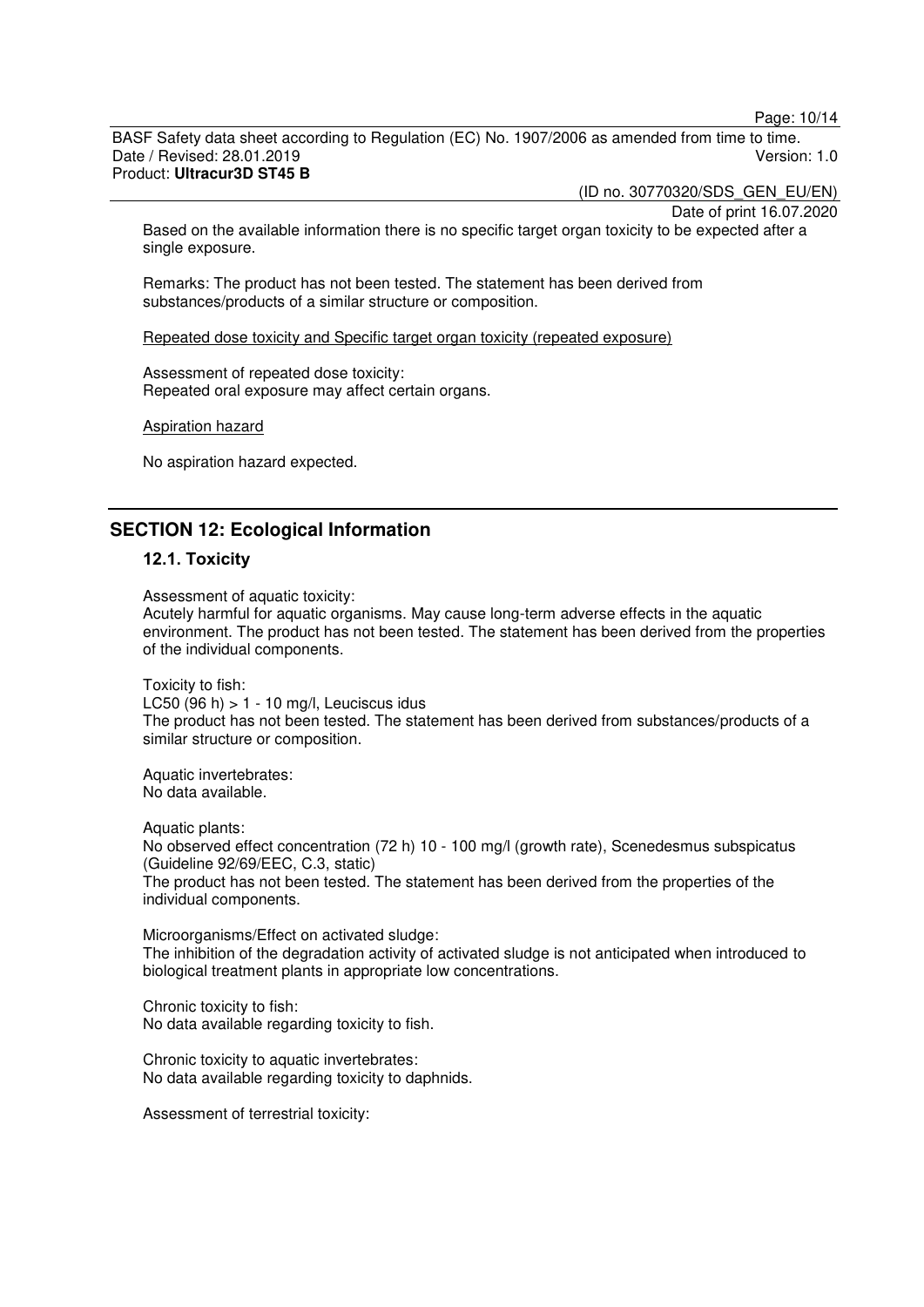Page: 11/14

BASF Safety data sheet according to Regulation (EC) No. 1907/2006 as amended from time to time. Date / Revised: 28.01.2019 Version: 1.0 Product: **Ultracur3D ST45 B** 

(ID no. 30770320/SDS\_GEN\_EU/EN)

Date of print 16.07.2020

No data available concerning terrestrial toxicity.

#### **12.2. Persistence and degradability**

Assessment biodegradation and elimination (H2O): Poorly biodegradable.

#### **12.3. Bioaccumulative potential**

Assessment bioaccumulation potential: The product has not been tested.

#### **12.4. Mobility in soil**

Assessment transport between environmental compartments: Volatility: No data available.

## **12.5. Results of PBT and vPvB assessment**

According to Annex XIII of Regulation (EC) No.1907/2006 concerning the Registration, Evaluation, Authorisation and Restriction of Chemicals (REACH): The product does not contain a substance fulfilling the PBT (persistent/bioaccumulative/toxic) criteria or the vPvB (very persistent/very bioaccumulative) criteria.

#### **12.6. Other adverse effects**

No data available.

## **12.7. Additional information**

Add. remarks environm. fate & pathway: Treatment in biological waste water treatment plants has to be performed according to local and administrative regulations.

Other ecotoxicological advice: Acutely harmful for aquatic organisms.

# **SECTION 13: Disposal Considerations**

## **13.1. Waste treatment methods**

Must be disposed of or incinerated in accordance with local regulations.

Contaminated packaging: Uncontaminated packaging can be re-used. Packs that cannot be cleaned should be disposed of in the same manner as the contents.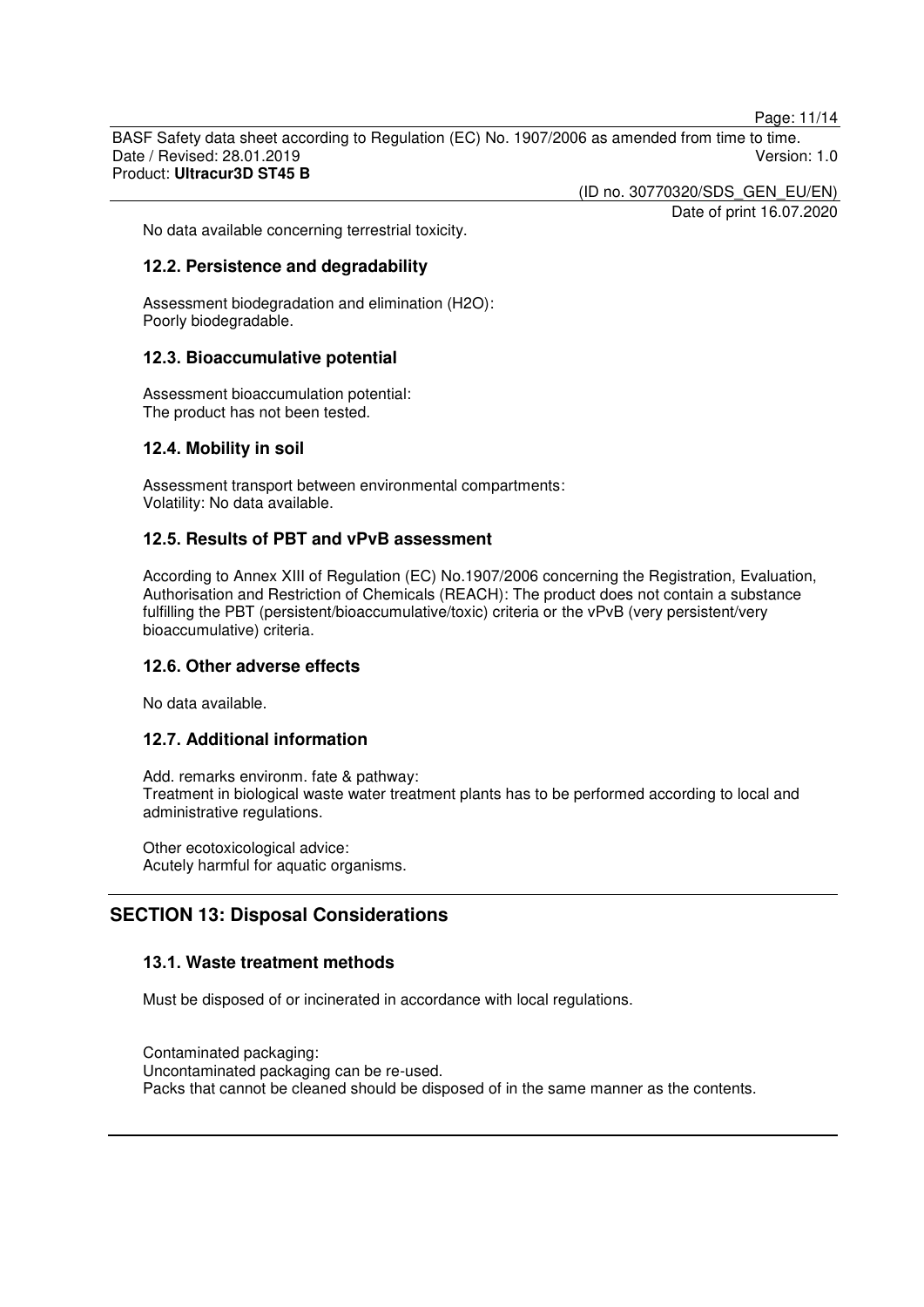Page: 12/14

BASF Safety data sheet according to Regulation (EC) No. 1907/2006 as amended from time to time. Date / Revised: 28.01.2019 Product: **Ultracur3D ST45 B** 

(ID no. 30770320/SDS\_GEN\_EU/EN)

Date of print 16.07.2020

# **SECTION 14: Transport Information**

## **Land transport**

ADR

| UN number:                  | Not classified as a dangerous good under transport regulations |
|-----------------------------|----------------------------------------------------------------|
| UN proper shipping name:    | Not applicable                                                 |
| Transport hazard class(es): | Not applicable                                                 |
| Packing group:              | Not applicable                                                 |
| Environmental hazards:      | Not applicable                                                 |
| Special precautions for     | Not applicable                                                 |
| user                        | None known                                                     |
|                             |                                                                |

RID

|                                            | Not classified as a dangerous good under transport regulations |
|--------------------------------------------|----------------------------------------------------------------|
| UN number:                                 | Not applicable                                                 |
| UN proper shipping name:                   | Not applicable                                                 |
| Transport hazard class(es): Not applicable |                                                                |
| Packing group:                             | Not applicable                                                 |
| Environmental hazards:                     | Not applicable                                                 |
| Special precautions for                    | None known                                                     |
| user                                       |                                                                |

#### **Inland waterway transport**  ADN

|                                            | Not classified as a dangerous good under transport regulations |
|--------------------------------------------|----------------------------------------------------------------|
| UN number:                                 | Not applicable                                                 |
| UN proper shipping name:                   | Not applicable                                                 |
| Transport hazard class(es): Not applicable |                                                                |
| Packing group:                             | Not applicable                                                 |
| Environmental hazards:                     | Not applicable                                                 |
| Special precautions for                    | None known                                                     |
| user:                                      |                                                                |

Transport in inland waterway vessel Not evaluated

## **Sea transport**

## IMDG

|                          | Not classified as a dangerous good under transport regulations |
|--------------------------|----------------------------------------------------------------|
| UN number:               | Not applicable                                                 |
| UN proper shipping name: | Not applicable                                                 |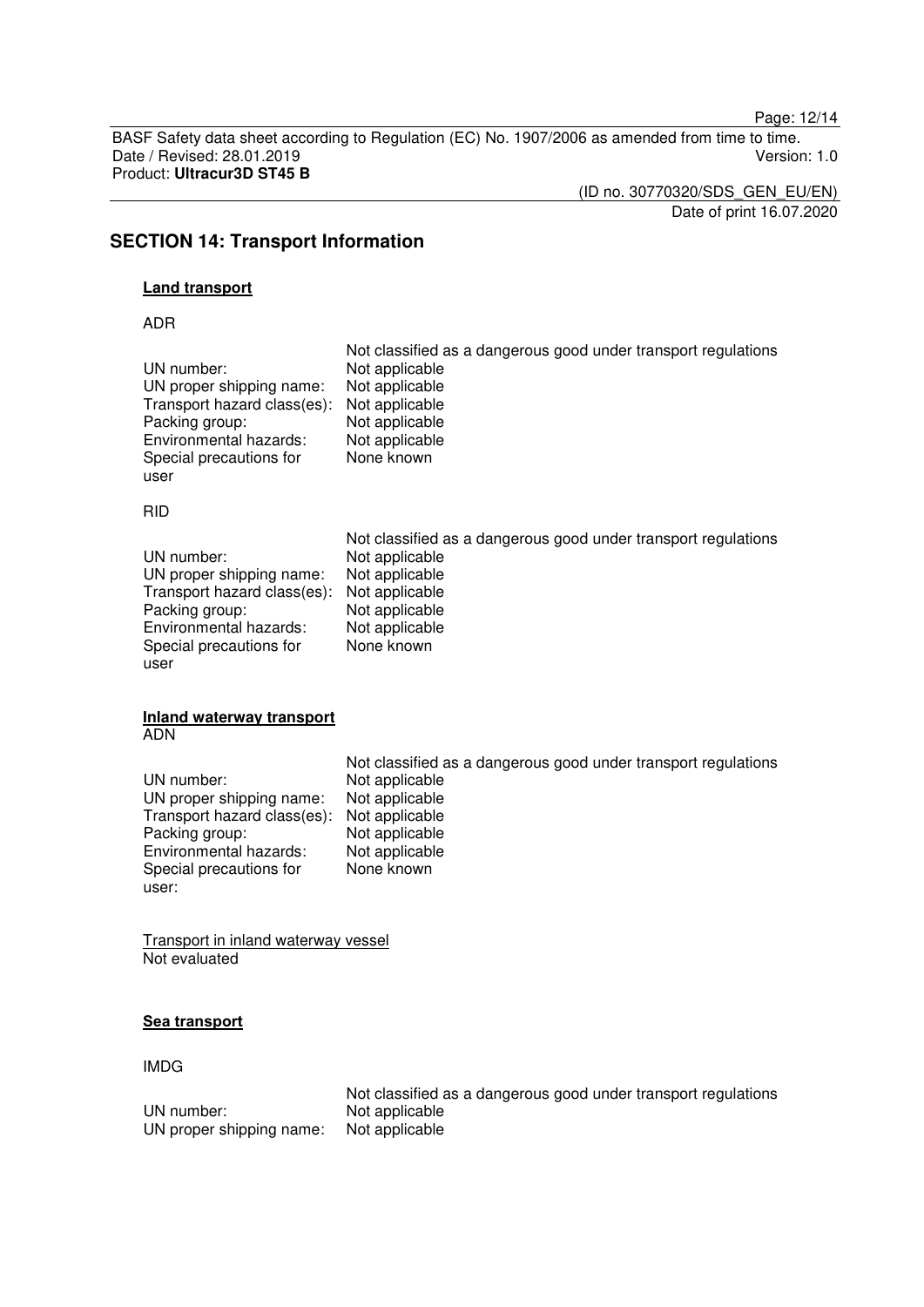Page: 13/14

BASF Safety data sheet according to Regulation (EC) No. 1907/2006 as amended from time to time. Date / Revised: 28.01.2019 Version: 1.0 Product: **Ultracur3D ST45 B** 

> (ID no. 30770320/SDS\_GEN\_EU/EN) Date of print 16.07.2020

Transport hazard class(es): Not applicable Packing group: Not applicable<br>
Environmental hazards: Not applicable Environmental hazards: Special precautions for user None known

## **Air transport**

IATA/ICAO

|                                            | Not classified as a dangerous good under transport regulations |
|--------------------------------------------|----------------------------------------------------------------|
| UN number:                                 | Not applicable                                                 |
| UN proper shipping name:                   | Not applicable                                                 |
| Transport hazard class(es): Not applicable |                                                                |
| Packing group:                             | Not applicable                                                 |
| Environmental hazards:                     | Not applicable                                                 |
| Special precautions for                    | None known                                                     |
| user                                       |                                                                |

## **14.1. UN number**

See corresponding entries for "UN number" for the respective regulations in the tables above.

#### **14.2. UN proper shipping name**

See corresponding entries for "UN proper shipping name" for the respective regulations in the tables above.

#### **14.3. Transport hazard class(es)**

See corresponding entries for "Transport hazard class(es)" for the respective regulations in the tables above.

#### **14.4. Packing group**

See corresponding entries for "Packing group" for the respective regulations in the tables above.

#### **14.5. Environmental hazards**

See corresponding entries for "Environmental hazards" for the respective regulations in the tables above.

#### **14.6. Special precautions for user**

See corresponding entries for "Special precautions for user" for the respective regulations in the tables above.

## **14.7. Transport in bulk according to Annex II of MARPOL and the IBC Code**

| Regulation:         | Not evaluated |
|---------------------|---------------|
| Shipment approved:  | Not evaluated |
| Pollution name:     | Not evaluated |
| Pollution category: | Not evaluated |
| Ship Type:          | Not evaluated |